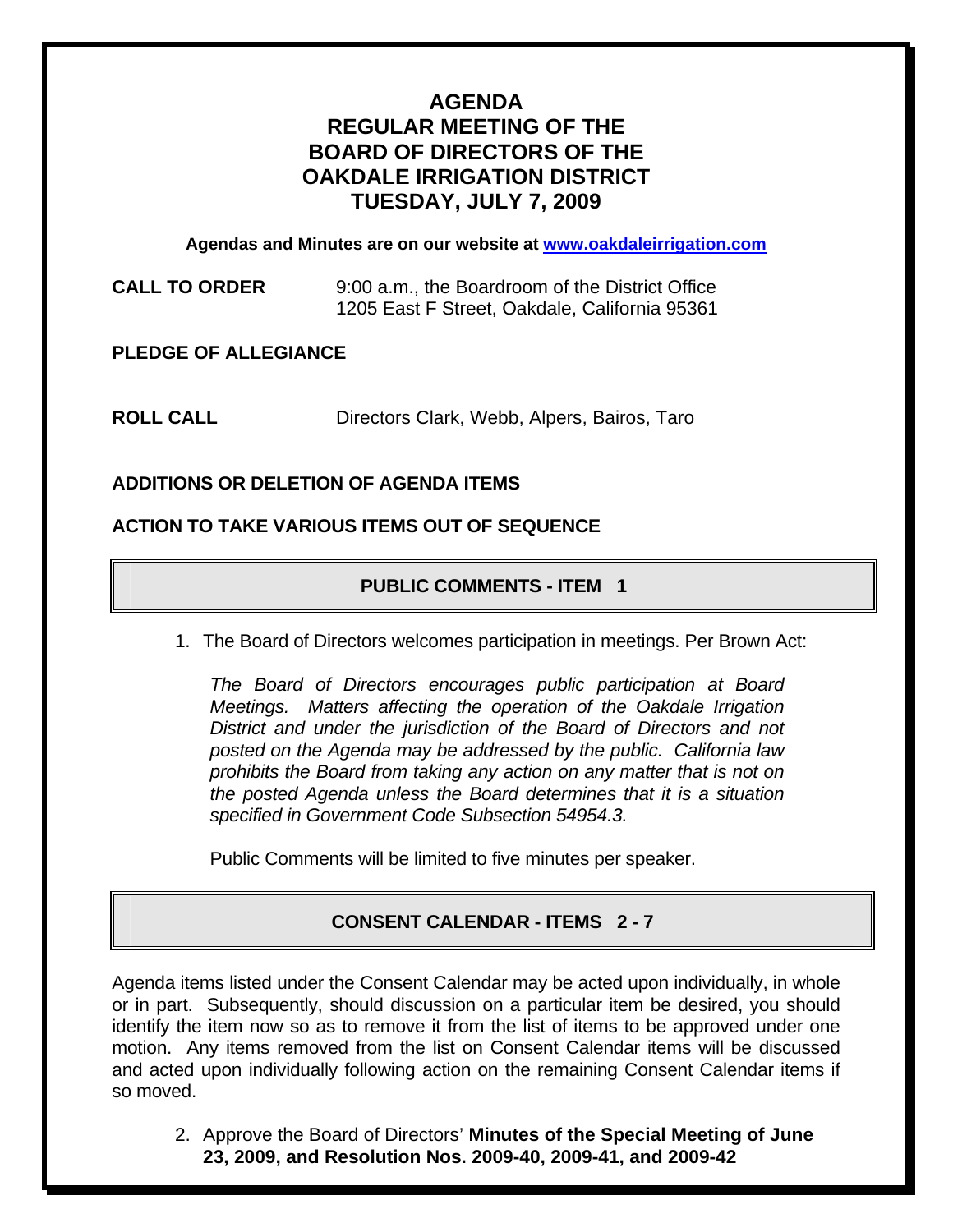- 3. Approve **Oakdale Irrigation District Statement of Obligations**
- 4. Approve **Board Attendance and District's Participation as a Sponsor at the ACWA 2009 Fall Conference in San Diego, California**
- 5. Approve **Resolution Selecting Four (4) Candidates to the SDRMA Board of Directors**
- 6. Approve **Professional Services Agreement for Kleinfelder West, Inc., Environmental and Geotechnical/Materials Consultant**
- 7. Approve **General Services Agreements for Various Vendors and Contractors**

**ACTION CALENDAR - ITEMS 8 - 13** 

- 8. Review and take possible action on a **Request to Cancel Penalties (APN: 010-032-006 – Mark Cook, M.D.)**
- 9. Review and take possible action on **Availability of Additional Water for Outof-District Lands (APN: 010-040-005 – Charlie Smith)**
- 10. Review and take possible action to **Increase Hourly Rates for O'Laughlin & Paris, LLP**
- 11. Review and take possible action on **Purchase of New Enterprise Software**
- 12. Review and take possible action to **Amend P.R.&R. Section 8B(c)- Additional Compensation- Safety Coordinator**
- 13. Review and take possible action on **California Highway Patrol Request for Use of OID Facilities for a Bus Inspection, Saturday, August 22, 2009**

## **DISCUSSION - ITEM 14**

14. Discussion on Release of Liability and Temporary Permit for Use of "Irrigation & Drainage Well Use" and "Conveyance Channels."

## **COMMUNICATIONS - ITEM 15**

- 15.**Oral Reports and Comments**
	- A. **General Manager's Report on Status of OID Activities**